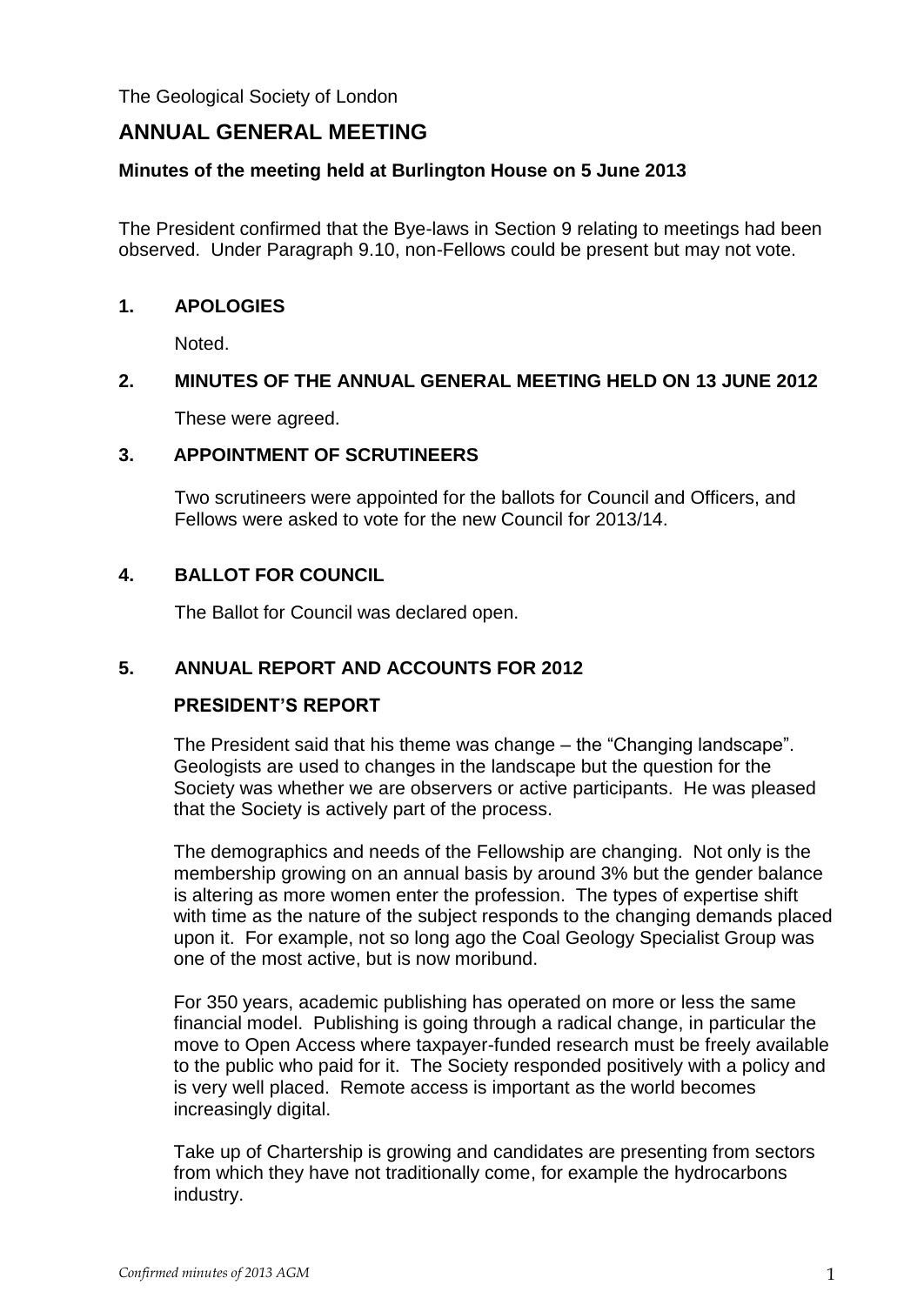A primary purpose of the Society is to promote our science for the public good and we continued to raise our profile by issuing position papers and responding to government consultations. We engaged with teachers and with students. The Careers days were very well attended. We also ran a four-day Geoscience Education Academy at Burlington House with sponsorship from BP. There were regular meetings with the British Geological Survey (BGS) and the Committee of Heads of University Geosciences Departments (CHUGD).

In November 2012 Council brought together Publishing and Information and Library Services under the leadership of Neal Marriott. New staff have joined; Fabienne Michaud as Library and Information Services Manager, Anne Davenport as Head of Sales and Marketing at the Publishing House in Bath, both reporting to Neal Marriott. Late last year Council decided to create a complementary new role of Director of Operations to oversee the operational side of the Society. Graeme Etheridge will work alongside Neal Marriott and Nic Bilham, Head of Strategy and External Relations, all reporting to the Executive Secretary, Edmund Nickless.

In conclusion, the President said the Society is not just observing changes but is in control of its own destiny.

# **SECRETARIES' REPORTS**

### *External Relations*

Professor Alan Lord, Secretary Foreign & External Affairs, reported on the following topics:

**Committee restructuring**. The amalgamation of publishing, the library and information services led to a review of the committee structure. There is a new Publications and Information Committee. A second "super" committee has been instituted – the Science and External Relations Committee – to which the Science and External Relations committees will report. An initial priority is to draft a science policy for Council approval. There have been minor changes to the membership of the Finance and Planning Committee.

**Policy for Science.** It is more beneficial to work together with a single voice and the Society worked closely with several organisations including BGS and CHUGD. During 2012 we provided input to consultations, alone or with partners, to:- *National Curriculum Review, HE in STEM subjects* (with CHUGD and BGS) and *Postgraduate Education* (with CHUGD, BGS, PESGB and BGA). A lot of work goes into bringing together these views and the Head of Strategy & External Relations was thanked. The main focus for the Geoscience Skills Forum was to develop the evidence base relating to skills. The Society commissioned an economic research consultancy to report on skills needs in four areas of geosciences-dependent UK industry (hydrocarbons, engineering geology, environmental geology and hydrogeology) identifying any current or likely future skills shortages.

**Science for Policy**. The Society provided impartial geological information, alone or with partners, to a range of publics, for example the general public and policy makers, to stress the vital economic and social role of geosciences. Consultations included:- *Marine Science, Shale Gas and the Energy Market* (with PESGB), *RS/RAE Shale Gas Inquiry* (with PESGB), *DECC consultation on*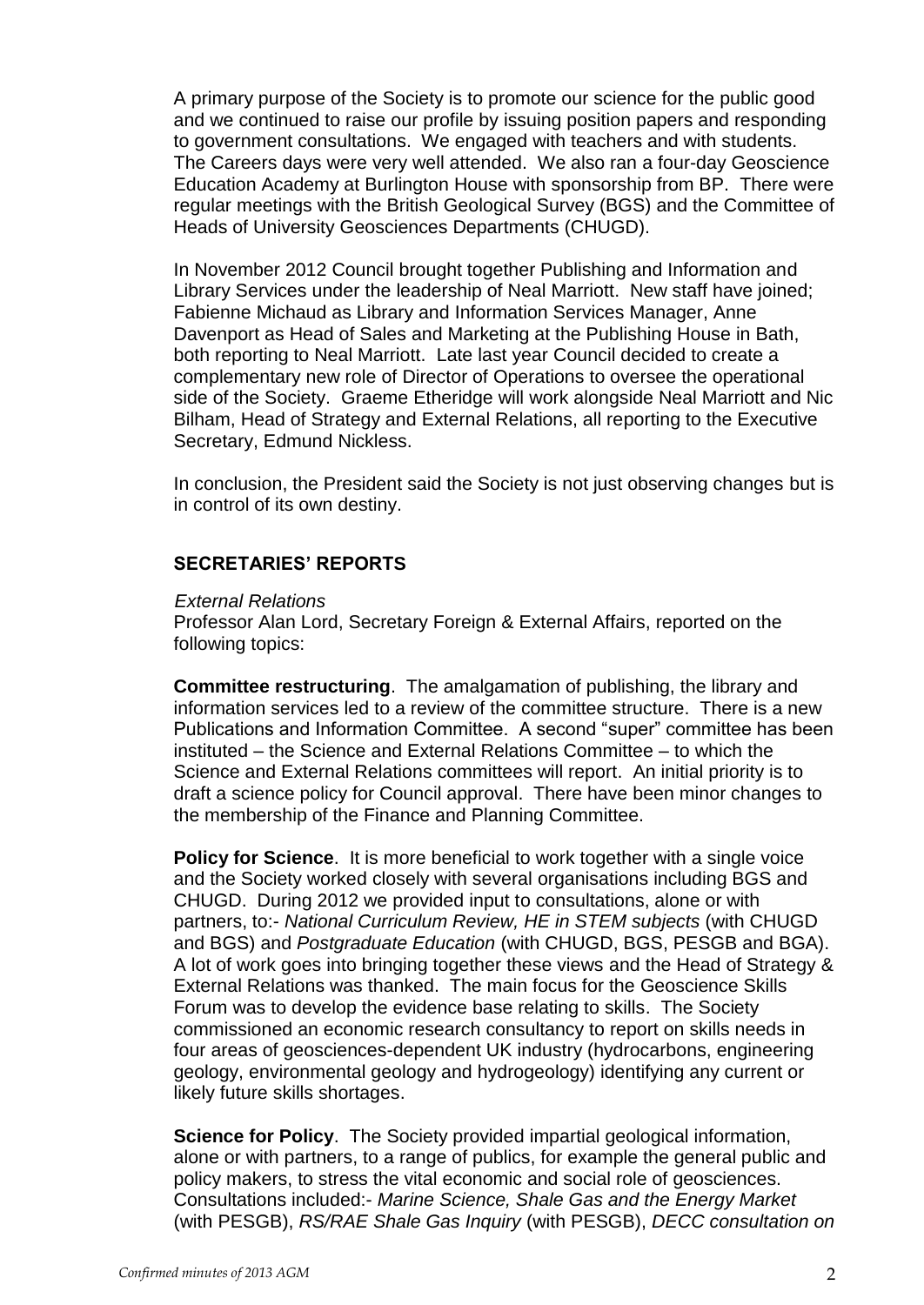*induced seismicity in Lancashire (re Shale Gas operations)* and *Welsh Government Green Paper on Environment and Natural Resource Management.*  Engagement also continued with the Nuclear Decommissioning Authority on the implementation of government policy for radioactive waste management. Briefings were provided on *Earthquake prediction, forecasting and mitigation*; there was a public information meeting and note on *Shale Gas – geological perspectives*. A statement was made on a planning application to construct a pipeline across the foreshore east of Siccar Point.

**Education and Outreach**. The very popular Shell sponsored public lectures continued. An online plate tectonics teaching module with sponsorship from Centrica was launched. Careers days were held at BGS and in Edinburgh. The Higher Education Network met in January 2012.

**Corporate Affiliates**. The Corporate Affiliates programme is fundamental to the Society's relationship with geoscience employers and users of geoscientific information. The scheme was improved and relaunched in 2012. Sixty-six companies are members and the Society is working to broaden the range with the City of London Geoscience Forum, a new initiative designed to link to the needs of financial institutions.

**International**. It was a busy year. The International Union of Geological Sciences (IUGS) met in Brisbane and the Society was instrumental in ensuring good governance by making sure there was a competitive election for the President of IUGS. The Society continued to play a leading role in promoting the concept of a Global Geoscience Initiative to address an overarching research challenge and there should be a further report on this at next year's meeting.

Professor Lord acknowledged the help of the staff, especially Nic Bilham, Sarah Day, Jo Mears, Judi Lakin and Florence Bullough.

### *Science*

Professor Al Fraser, Secretary Science, said that the excellence of our science programme is at the heart of all the Society does and our communications with those outside that specialist community – with policy-makers, the media, those in education and the wider public. A science policy is being drafted and it is intended to have a very obvious link between that policy and topics for our meetings.

The Environment Network convened two important conferences that reflected the changing landscape of geoscience research and practice:- *Water Futures*  and the second in the series of *Frontiers meetings* focused on *Nanogeoscience*, featuring a varied programme of talks on applications and environmental risks associated with nanoparticles. The *Frontiers* meetings bring together earlycareer researchers in emerging areas of geosciences and universities will be circulated asking for ideas for future meetings.

The Lyell Meeting on *Big Palaeontology* showcased large-scale projects which play an increasingly important role in palaeontological research and moved from looking at the early evolution of man in the UK through to images of fossils recreated digitally. It finished with a panel discussion. *Strata and Time* was the subject of the William Smith Meeting. The Neoproterozoic era was the starting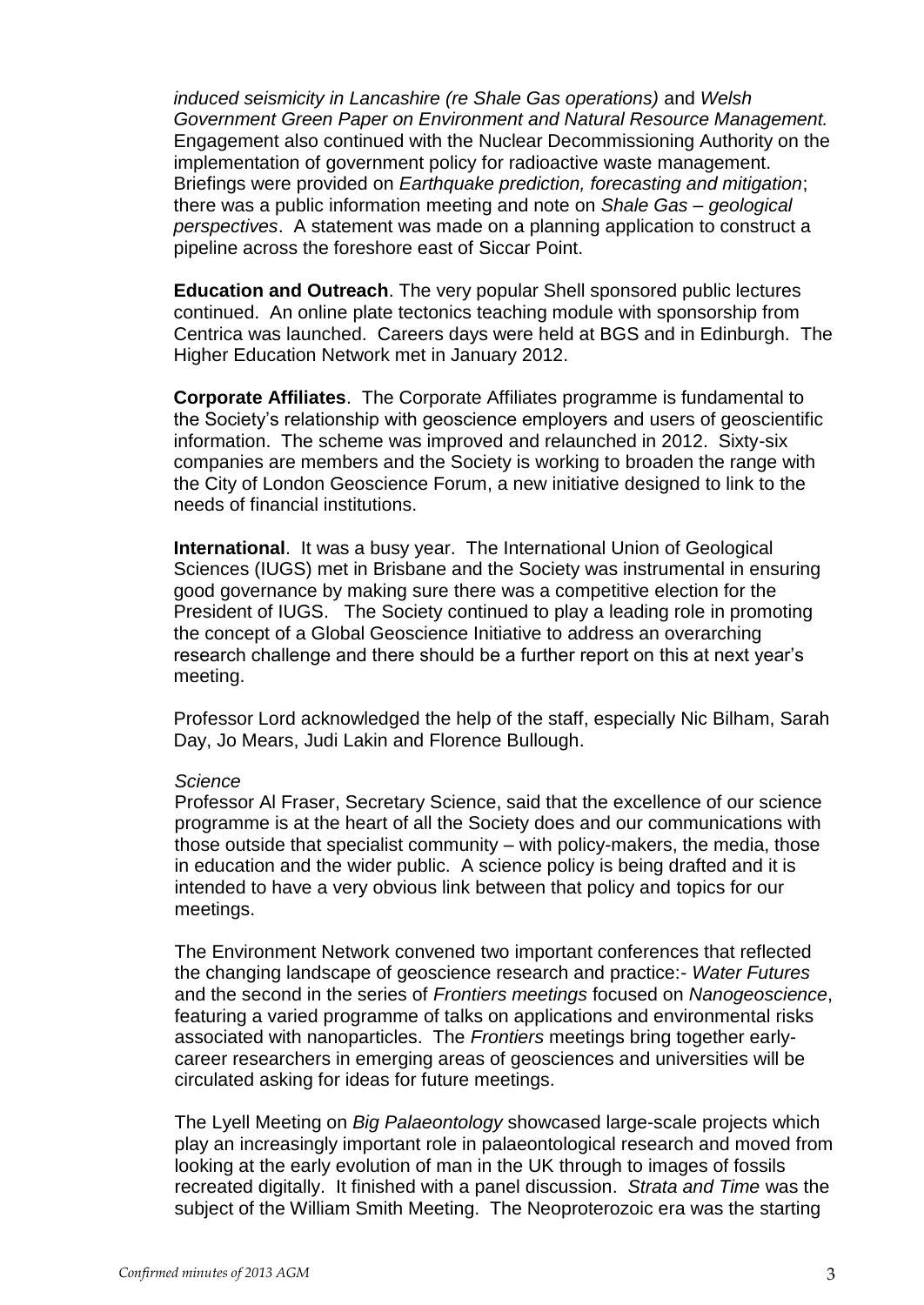point for some superb presentations on glaciations, oxygenation and coevolution of life and the planet at the Fermor Meeting.

The Flagship meetings are healthy and the Society needs to continue to bring through the five areas on which it wishes to focus: deep earth processes, biogeodiversity, geophysics, palaeontology and contaminated land.

#### *Publications*

Dr Jonathan Turner, Secretary Publications, said that it was a pleasure to report another successful year of activity. The scholarly publishing environment continues to develop rapidly and there is a range of exciting new electronic media and the ability to obtain reading material on line, not just to a laptop but also to mobile devices.

2012 saw some exciting innovations come to fruition. *Online First* makes papers available online via the Lyell Collection as soon as they are ready for publication ahead of the full volume. This has been available for Special Publications since the beginning of 2012 and for journal titles early in 2013. With other earth science publishers, the Society is participating in an experiment to test the viability of eBooks and that will launch early in 2014. *Geofacets*, a web-based geographic content discovery tool introduced in conjunction with Elsevier in 2011, is thriving.

The recommendations of the 2012 report commissioned by the government on the subject of Open Access, that is the principle that published outputs from publicly-funded research should be made publicly available free of charge, were welcomed. Preparing for this change was a high priority in 2012 and a policy was agreed by Council.

Sales of books in hard copy were lower in 2012 than in recent years and in part this was due to a decline in the number of titles published which will be reversed in future. Subscription sales were strong, especially internationally, and overall the Publishing House made a surplus of £519k which will fund many of the Society's public benefit activities.

Two years ago Professor Styles chaired a review of library services and one conclusion was that although the Library is a world class resource for the Fellowship it is under-utilised. The library review also identified the map collection as being under-utilised and the Society is in the process of widening access by doing a pilot map scanning project starting with Malawi.

As already reported, the Library and Publishing House were brought together under Neal Marriott and Fabienne Michaud was appointed Library and Information Services Manager.

Dr Turner thanked Neal Marriott and colleagues at the Publishing House and in the Library, the editors and reviewers and the readers and contributors for excellent material.

#### *Professional*

Mrs Tricia Henton, Secretary Professional Matters, said that almost all UK undergraduate geosciences programmes are now accredited by the Society, and increasingly this status is being sought for taught Masters programmes.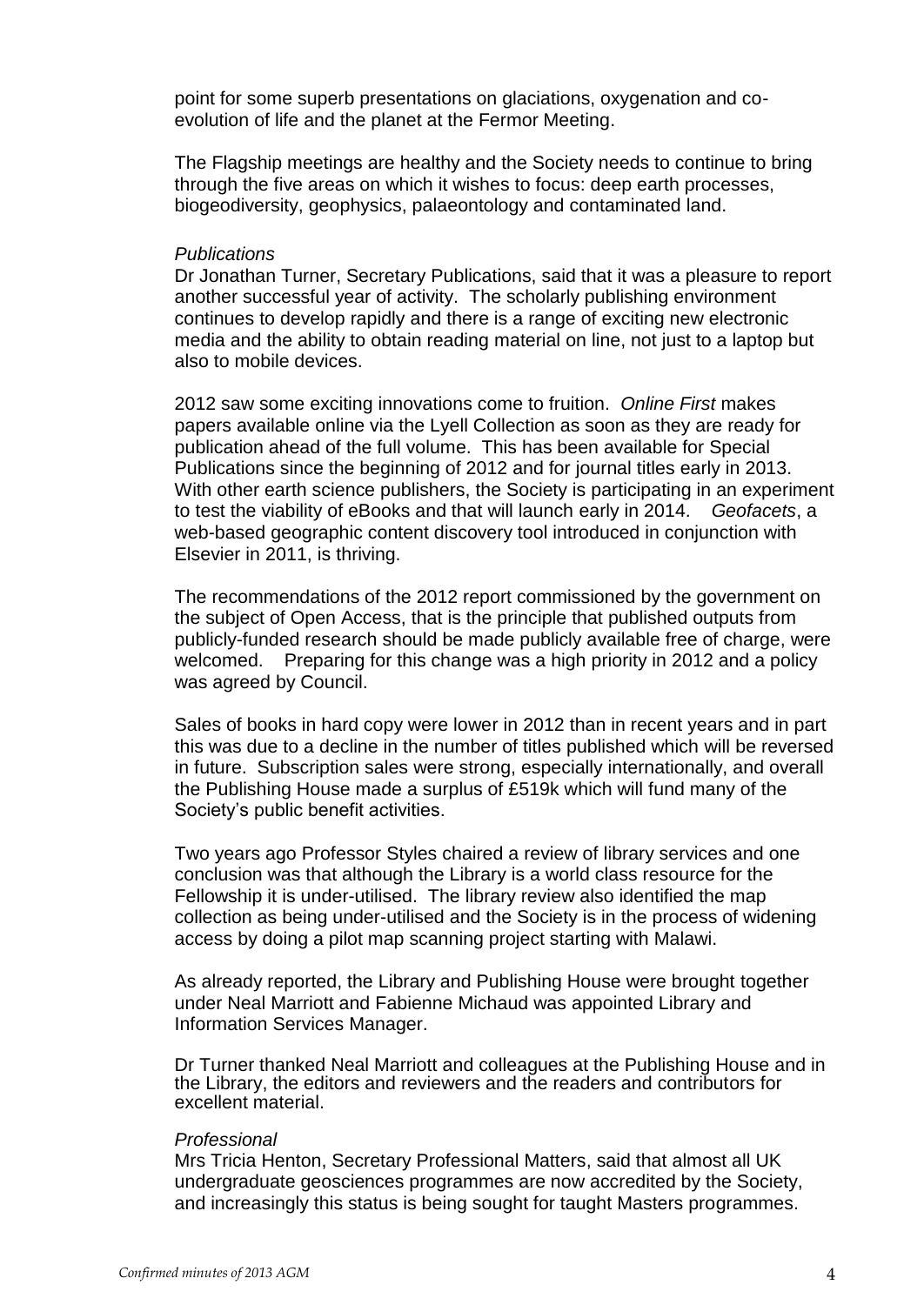Graduates of accredited Master programmes are eligible to apply for Chartership a year earlier than those with non-accredited degrees.

The Society's imprimatur is also valued overseas. During 2012, undergraduate programmes in Petroleum Geology and Exploration Geophysics at the King Fahd University of Petroleum and Minerals, Dhahran, Saudi Arabia, were accredited. The Society also has accredited degree programmes at the University of the West Indies, the University of Hong Kong, and King Abdulaziz University, Saudi Arabia.

2012 saw the first accreditation of company training schemes – those of Arup, Gammon and CEDD in Hong Kong and Atkins in the UK.

Chartership has predominantly been of interest to those in the engineering, environment, hydrogeology and related sectors but there is now growing interest in the hydrocarbons sector.

Several of the Regional Groups successfully ran Early Career Geologist competitions and in 2012 the winners of these competitions went on to take part in a national final. The 2012 Early Career Geologists Award was presented to Davide Gamboa (Cardiff University/South Wales Regional Group) for his work on 3D-seismic approaches to reservoir compartmentalisation on continental margin settings. Paul Maliphant, Vice President, was thanked for his efforts.

There is work going on with the Regional Groups, a very important part of the Society, on mentoring. There is also a review of Regulations underway to ensure they are fit for purpose.

Mrs Henton thanked all the people who gave their time so enthusiastically on a voluntary basis, the staff in the Fellowship Office, the Chartership Officer, Bill Gaskarth, and the Executive Secretary.

### **REPORT OF THE TREASURER**

Dr Adam Law, Treasurer, reported on a good year with the achievement of a financial surplus of £252k. This was an exceptional performance relative to the predictions made at the beginning of the year.

The main driver of this financial success was the Publishing House where there was a surplus of almost £520k, significantly ahead of budget. This was despite all the uncertainty the world of publishing is facing.

Numerous other parts of the Society contributed to this pleasing outturn, with costs carefully controlled and most budgetary income figures met. Dr Law thanked those who volunteer for the Investment Committee and through their wise management the Society's portfolio exceeded its target.

Council reviewed the Society's reserves policy in November 2010 and significantly increased the target level at which it considered our free reserves should be maintained in order to guard against unforeseen financial circumstances. It was expected that it could take five to ten years to grow the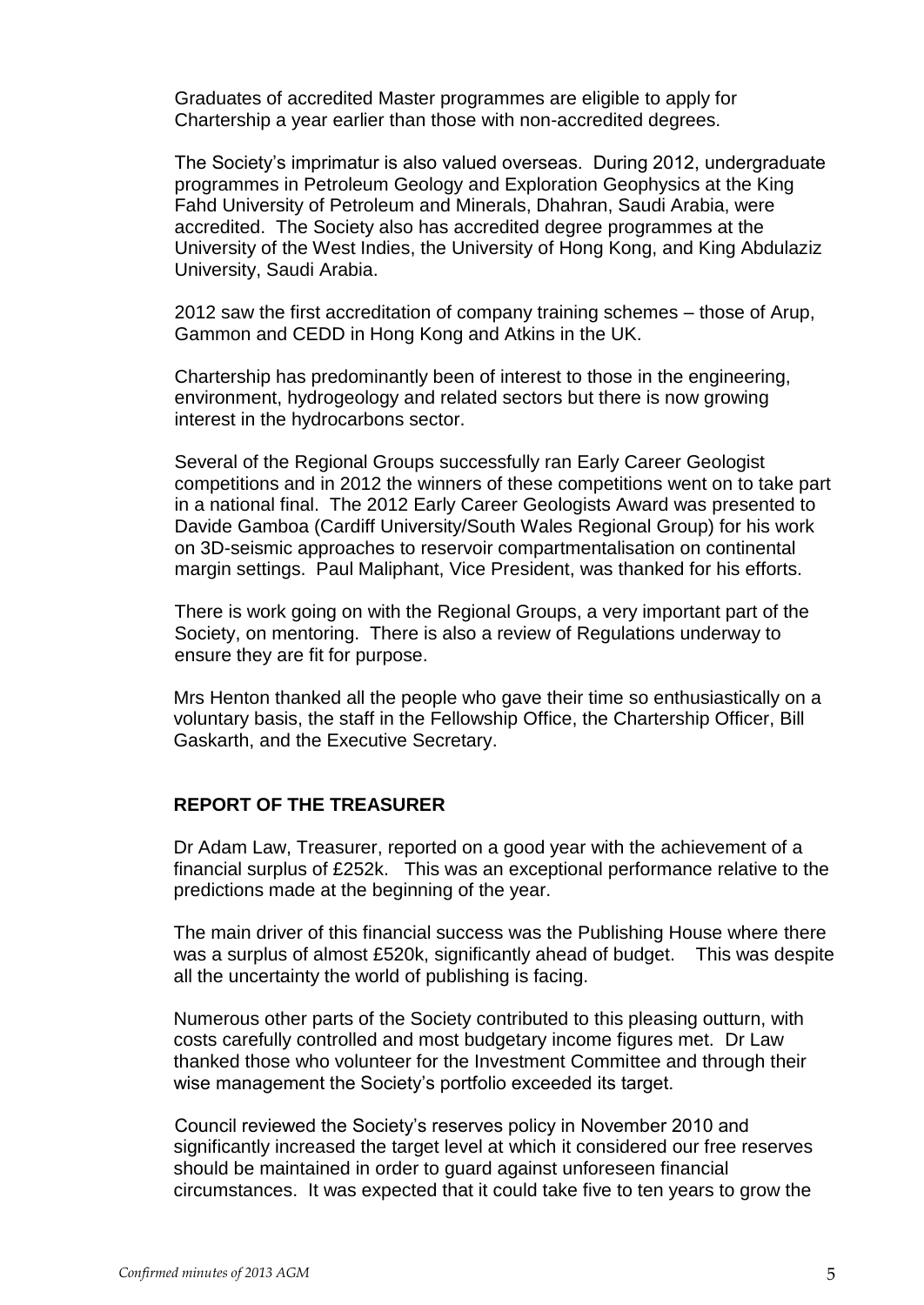reserves to this level, but by the end of 2012 the free reserves level already fell within the revised target range (about £2.3m - £3.7m).

During 2012 the Society marked the  $20<sup>th</sup>$  anniversary of the establishment of the Fermor Fund by inviting bids for small research grants, travel awards and funds for workshops to assist research in the subject areas specified by Lady Fermor in establishing the Fund. Seven successful bids were funded from a disbursement of £25k from the Fund along with the Fermor Prize for the best relevant undergraduate project, awarded to Ross Anderson of Harvard University.

Dr Law thanked for the staff of the Society and Michael Kyriakides, Head of Finance, who was leaving after ten years service.

# **6. COMMENTS FROM FELLOWS**

A Fellow raised a question about the ownership of copyright of the maps of Malawi. Neal Marriott said that most are still under copyright and the Malawi government was approached and gave permission to digitise. If we wish to use the material more widely their further permission will be required. Obtaining permission is potentially a major obstacle to the project and one that is taken very seriously.

Richard Howarth asked a question on behalf of John Cope and Bernard Leake who were not able to attend. In view of the £252k surplus it seems surprising that there are cuts to journal holdings. Bernard Leake and John Cope have expressed their concern in *Geoscientist*. Their view is that the Society should have a policy of long-term acquisition of journals well into the future and that the cuts will leave some aspects of geology virtually unrepresented. Richard Howarth, with John Cope and Bernard Leake, urged the Society to re-think the policy of journal cancellation.

Jonathan Turner encouraged Fellows to read the piece in May *Geoscientist*. He agreed with their statement that the Library is a superb resource, a major benefit and there is a need to maintain it. The Society has a choice as to how it distributes its limited resources. Neal Marriott and Fabienne Michaud will continue to monitor usage of journals. Does it make sense to spend several thousand pounds on a journal that is only getting one or two uses per year? It makes more sense to provide "pay per view" for those journals.

Neal Marriott said the context for the cuts was the Library Review which was instigated and approved by Council. The costs of the Library are increasing. In total the Society takes around 600 titles and the total spend in 2013 will be about £130k. Increasingly Fellows want to access material remotely and there are over 1400 Fellows registered for that service. Focus has been on those journals with low use.

Richard Fortey asked about new journals and the policy for taking on subscriptions. Neal Marriott said that Fabienne Michaud will be working on a collections development policy which will more clearly define the future.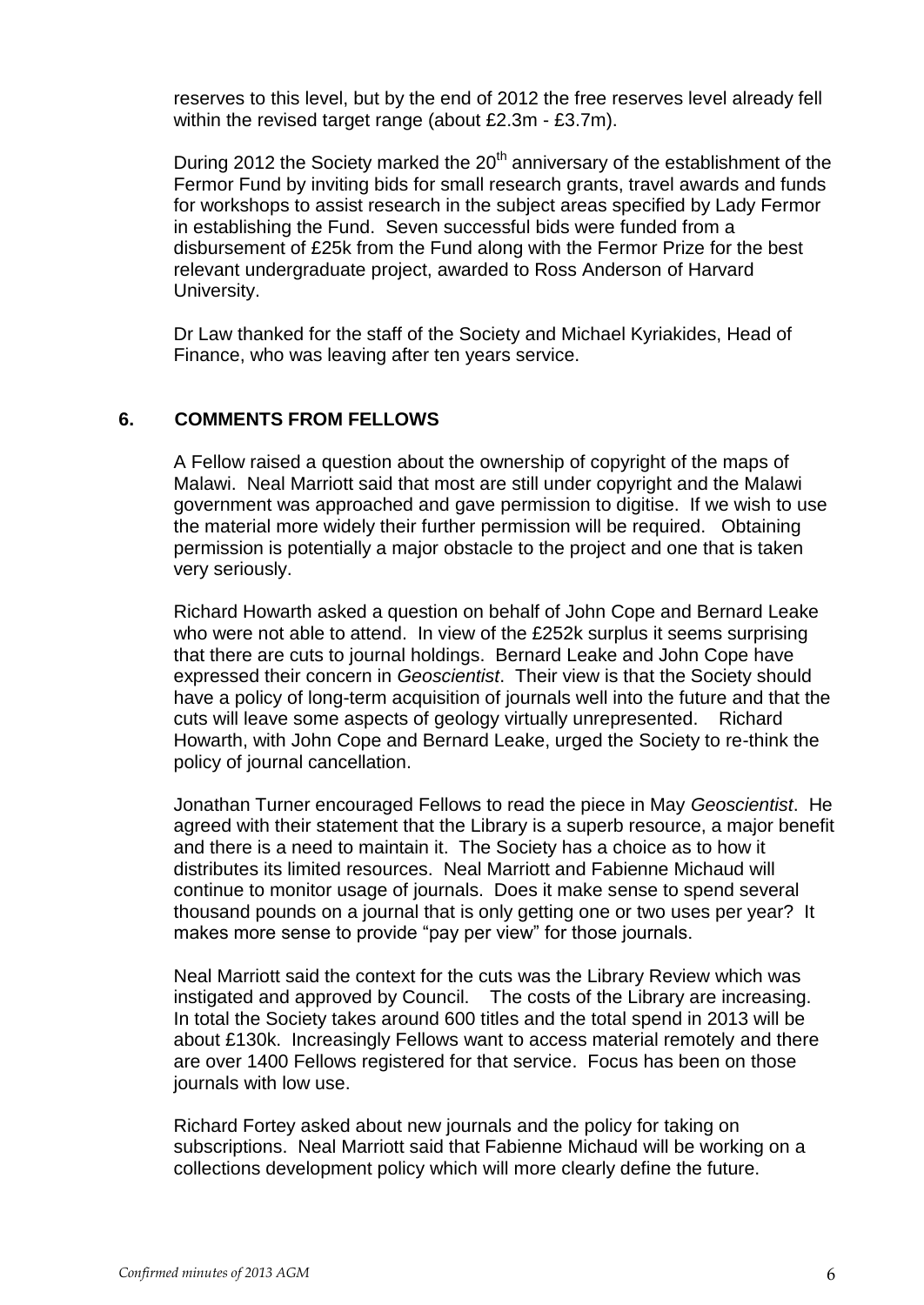Peter Fookes referred to the various presentations and said that he had worked in areas of risk. There is a risk evaluation unit at the University of Macquarie but he does not think there is similar in the UK. There was an article in *Geoscientist* about the Italian earthquake and the world needs leadership from our science about evaluating risk. This is a subject area where the Society could get involved.

Tricia Henton said that achieving Chartered status is a professional standard and a signal to the outside world of expertise. Within the University of Durham there is a department of hazard, risk and resilience.

# **7. ACCEPTANCE OF THE ANNUAL REPORT AND ACCOUNTS FOR 2012 AND APPROVAL OF THE BUDGET FOR 2013**

Sir Mark Moody-Stuart proposed acceptance of the accounts for 2012 and the budget for 2013. Professor Dan McKenzie seconded the motion, which was passed *nem con.*

# **8. FELLOWSHIP SUBSCRIPTIONS FOR 2014**

Following the principles agreed in previous years, Council reviewed the latest estimates of the total costs of Fellowship, and the most recent measures of inflation. These considerations inform rather than dictate the overall percentage increase in fees.

The annual increase in CPI at the end of February 2013 was 2.8%. It was recommended that the fees for 2014 be increased by an average of 1.8% overall on the basis that it is better to make small annual adjustments, given that the subscription income lags behind inflation, rather than risk the possibility of significant future subscription increases to meet the costs of providing Fellowship services.

It was proposed that there should be no increase to the Junior Candidate Fellow and Candidate Fellow fees recognising that they are the future of the Society and we must attract and retain them,

Chartership validation and annual registration fees no longer cover the full cost of providing those services and it was proposed to raise the validation fee incrementally over a three year period to £85 (2014), £95 (2015) and £100 (2016) and the annual registration fee to £35 (2014), £42 (2015) and £48 (2016).

The following subscriptions for 2014 were agreed *nem con*:

|                                   | 2014   |
|-----------------------------------|--------|
|                                   | £      |
| Junior Candidate Fellows          | 10.00  |
| <b>Candidate Fellows</b>          | 15.00  |
| One-off payment for undergraduate | 40.00  |
| course                            |        |
| 27 and under                      | 69.00  |
| 28-33                             | 128.00 |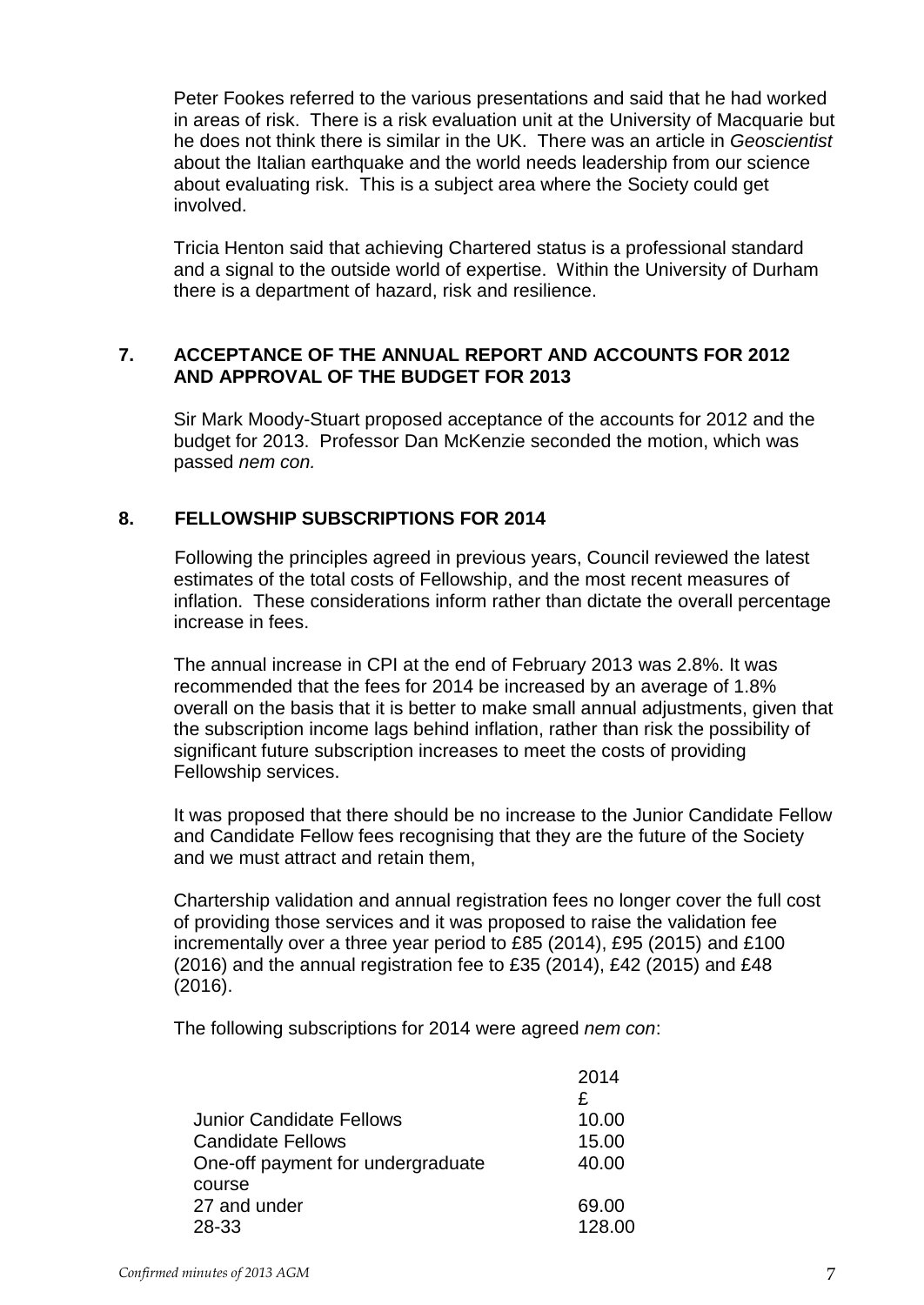| 34-59<br>34-59 (Overseas)  | 194.50<br>149.00 |
|----------------------------|------------------|
| 60-69                      | 97.50            |
| 70+                        | 67.00            |
| Concessions                | 69.00            |
| Full time postgraduate MSc | 28.00            |
| Full time postgraduate PhD | 40.50            |
| Joint Fellow supplement    | 57.00            |
| <b>CGeol supplement</b>    | 35.00            |
|                            |                  |

Tax relief is available against these fees and information will be placed on the website.

# **9. DEATHS**

Fellows received a list read by the President of those Honorary Fellows and Fellows whose deaths had been reported since the last Annual General Meeting.

# **10. REPORT OF SCRUTINEERS ON THE BALLOT FOR COUNCIL**

The President called upon the Scrutineers to read their report on the ballot for Council. Twenty-five votes were cast with no abstentions or spoilt papers. The following Fellows were duly elected to Council:

Mrs Natalyn Ala, Mr Mike Armitage, Professor Rob Butler, Professor Neil Chapman, Dr Angela Coe, Mr Jim Coppard, Mr David Cragg, Mrs Jane Dottridge, Mr Chris Eccles, Dr Marie Edmonds, Professor Al Fraser, Mrs Tricia Henton, Mr David Jones, Dr Adam Law, Professor Richard Lisle, Professor Alan Lord, Professor David Manning, Dr Brian Marker OBE, Dr Gary Nichols, Mr David Shilston, Dr Lucy Slater, Dr Jonathan Turner and Mr Michael Young

The ballot for Officers then took place.

# **11. APPOINTMENT OF AUDITORS**

BDO Stoy Hayward was re-appointed as the Society's auditors for the coming year.

# **12. REPORT OF SCRUTINEERS ON THE BALLOT FOR OFFICERS**

The President called upon the Scrutineers to read their report on the ballot for Officers. Twenty-five votes were cast, with no abstentions or spoilt papers. The following were duly elected:

| President       | <b>Mr David Shilston</b> |
|-----------------|--------------------------|
| Vice Presidents | Mr David Cragg           |
|                 | Mr David Jones           |
| Treasurer       | Dr Adam Law              |